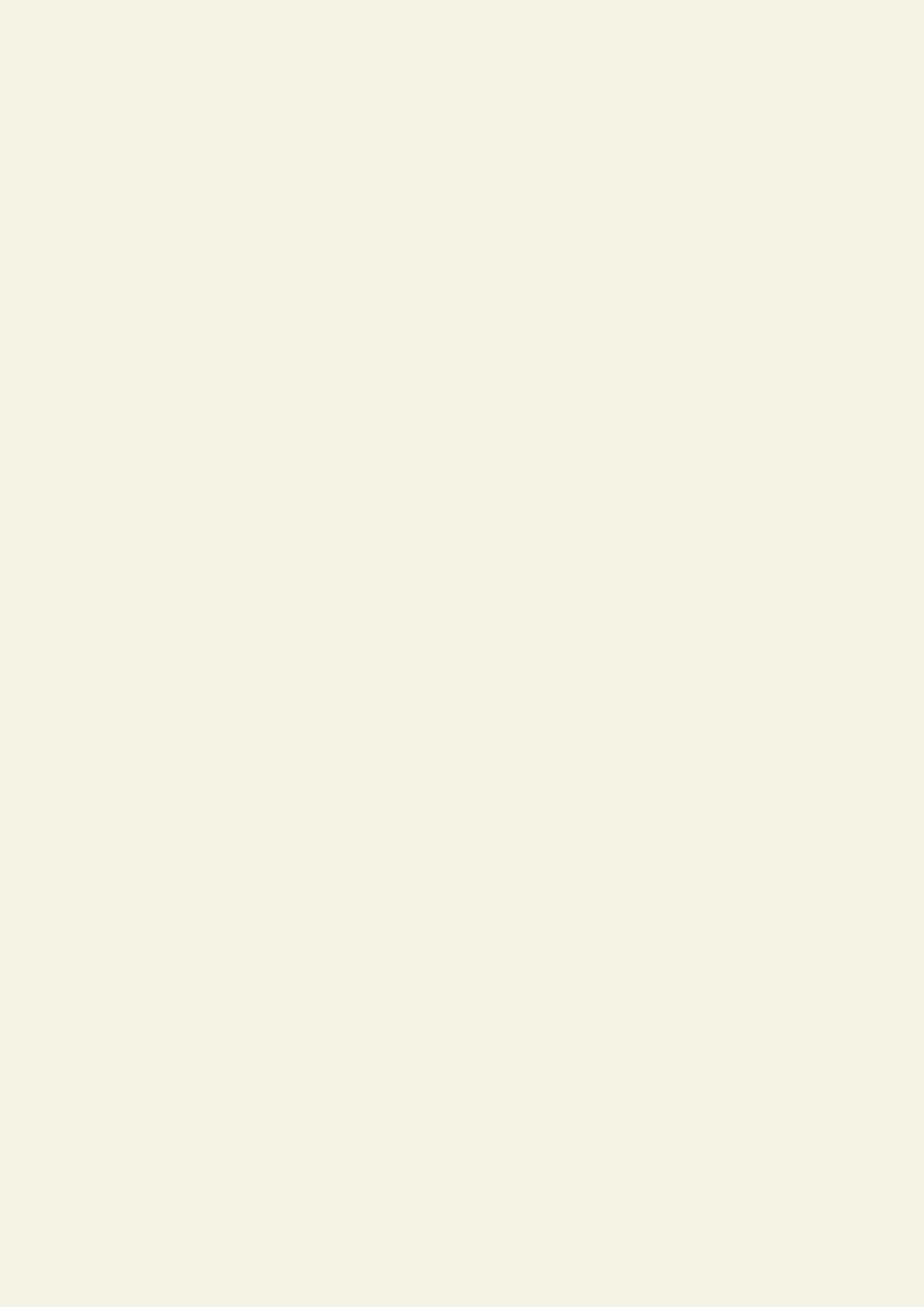Introduction

BY REVD GUY MARTIN-SCOTT

Nearly 400 years ago John Donne wrote a set of twenty-three devotions at a time when he thought himself close to death. In these devotions he compared people to countries and stated famously that "no man is an island" that all of humanity was interconnected. At this time of social isolation due to COVID-19 (Coronavirus) Donne's words may sound empty as we start to feel the effects of enforced isolation.

However, Donne did not only argue that we were connected with each other but also with God. Although our usual way of being church - gathering together on a Sunday morning - is stopping, we are still connected as members of the body of Christ and so we can still worship together even when we are apart.

With that in mind, what follows in this booklet are a variety of ways that we can stay connected through worship and prayer within our own homes. Drawing on spiritual wisdom throughout the centuries these resources will not only bring us together today in common worship but also unite us with the Church that has gone before us.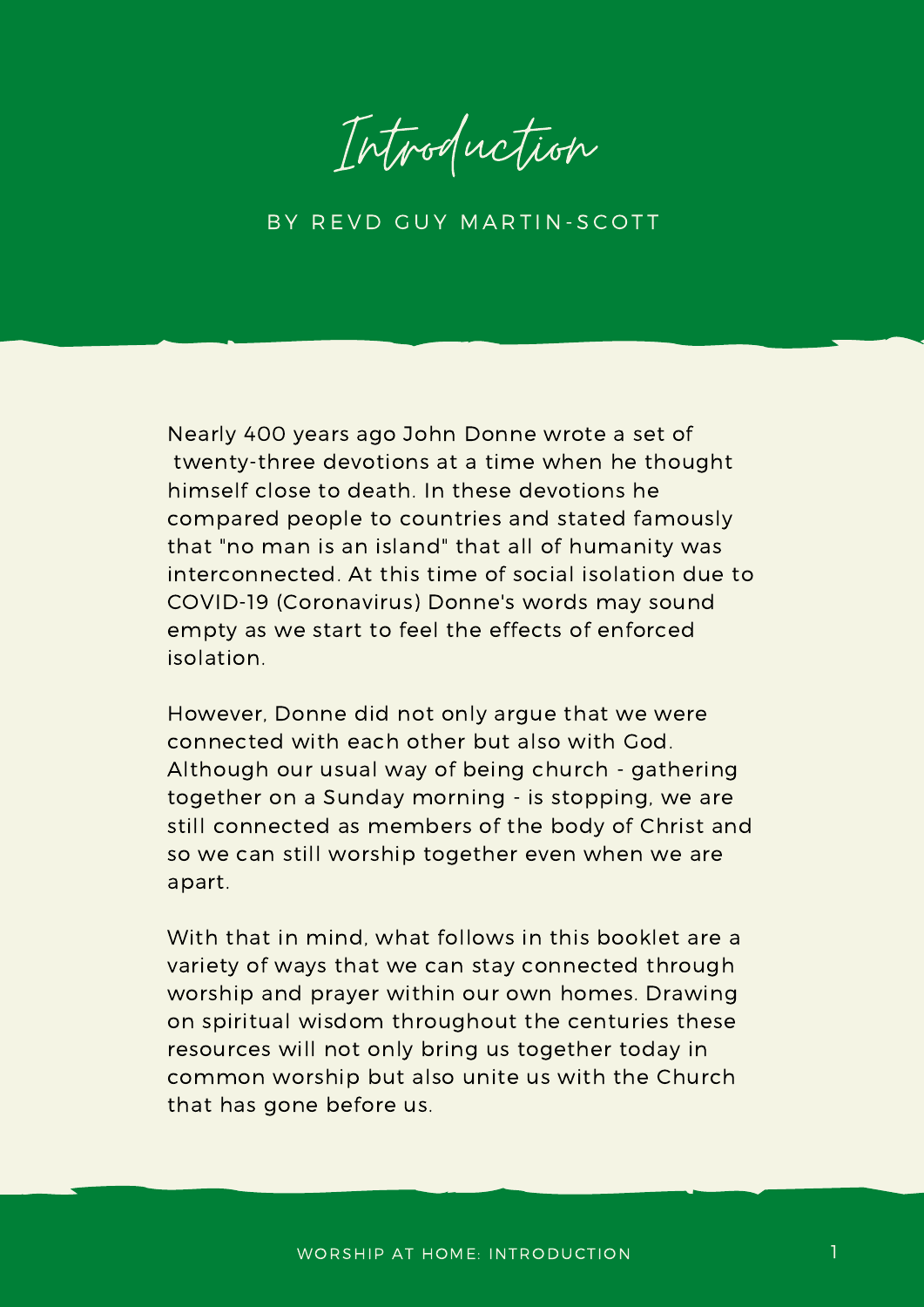I hope that these resources will sustain you spiritually in the weeks to come and, in the knowledge that we all will be using the same material, keep you connected you your church. Through this we will still be the Church: united in Christ no matter the distance between us.

I would like to leave you with another image that Dunne employs to describe humanity. He compares each of us to pages in one large book and although it may feel like we have been torn out of that book and separated from one another we have hope of being reunited once more.

*"but God's hand is in every translation; and his hand shall binde up all our scattered leaves againe, for that Librarie where every booke shall lie open to one another."*

*John Dunne, Devotions Upon Emergent Occasions, XVII*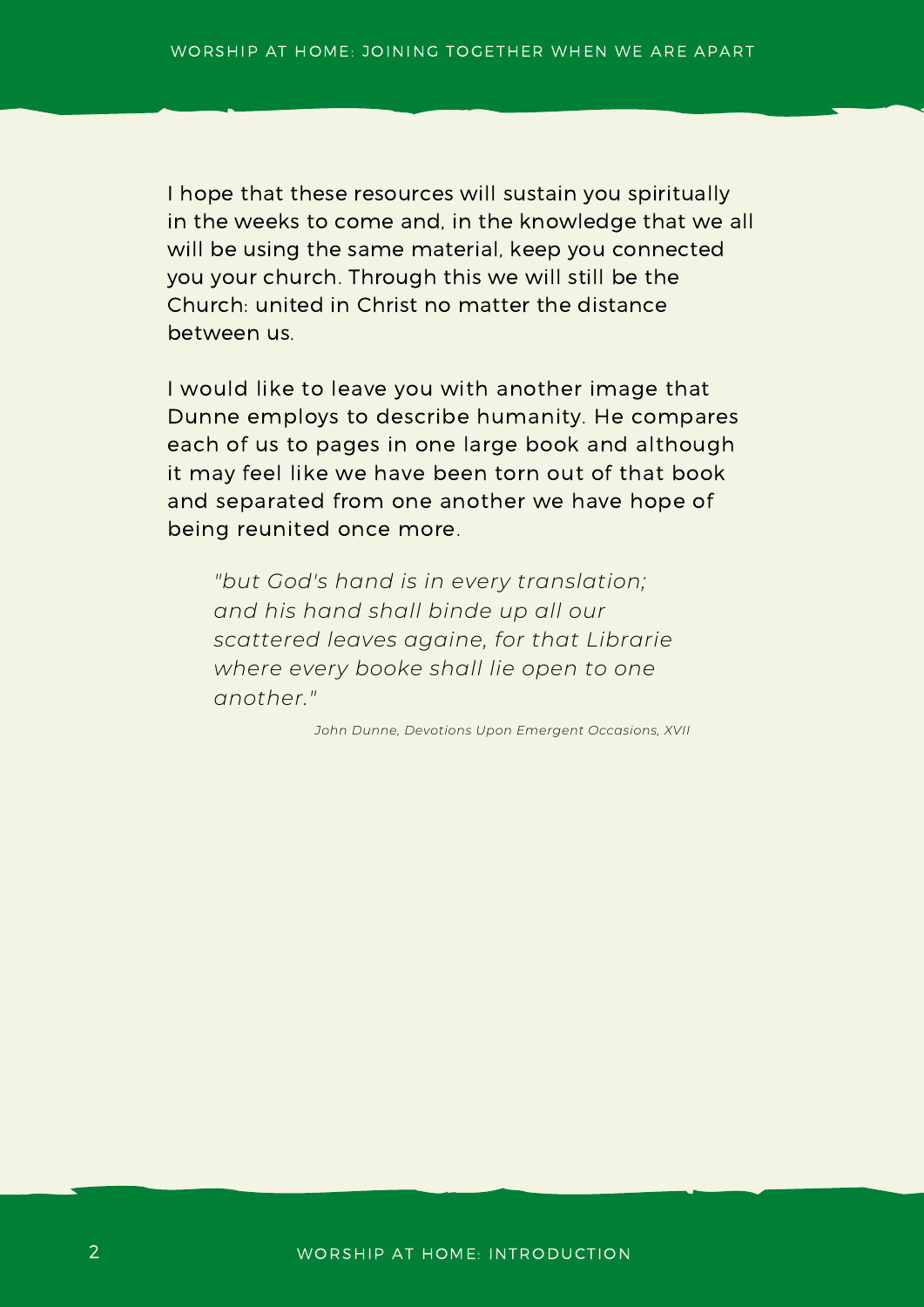Lectio Divina

D I V I N E R E A D I N G

What is lectio Divina?

Lectio divina means 'divine reading' and is a contemplative way of reading the Bible. It finds its origins in the early church dating back to monasticism in the 4th century. The noun *lectio* derives from the verb *lego* meaning to pick or choose; and so lectio divina may be said to be a kind of divine picking or choosing of a given sentence, phrase or word of scripture through which God himself speaks.

This slow meditation on scripture is undertaken not with the intention of gaining information (this is not a Bible study!) but of using the texts as an aide to contact the living God through his living Word, hence why it is called 'divine' reading.

How does it work?

There is no set technique or method to lectio divina. However, in the 11th century a formal method was produced in a letter known now as *The Ladder of Monks* and describes a ladder with four rungs leading to Heaven, each rung being one of the four steps in his method of prayerful scripture reading.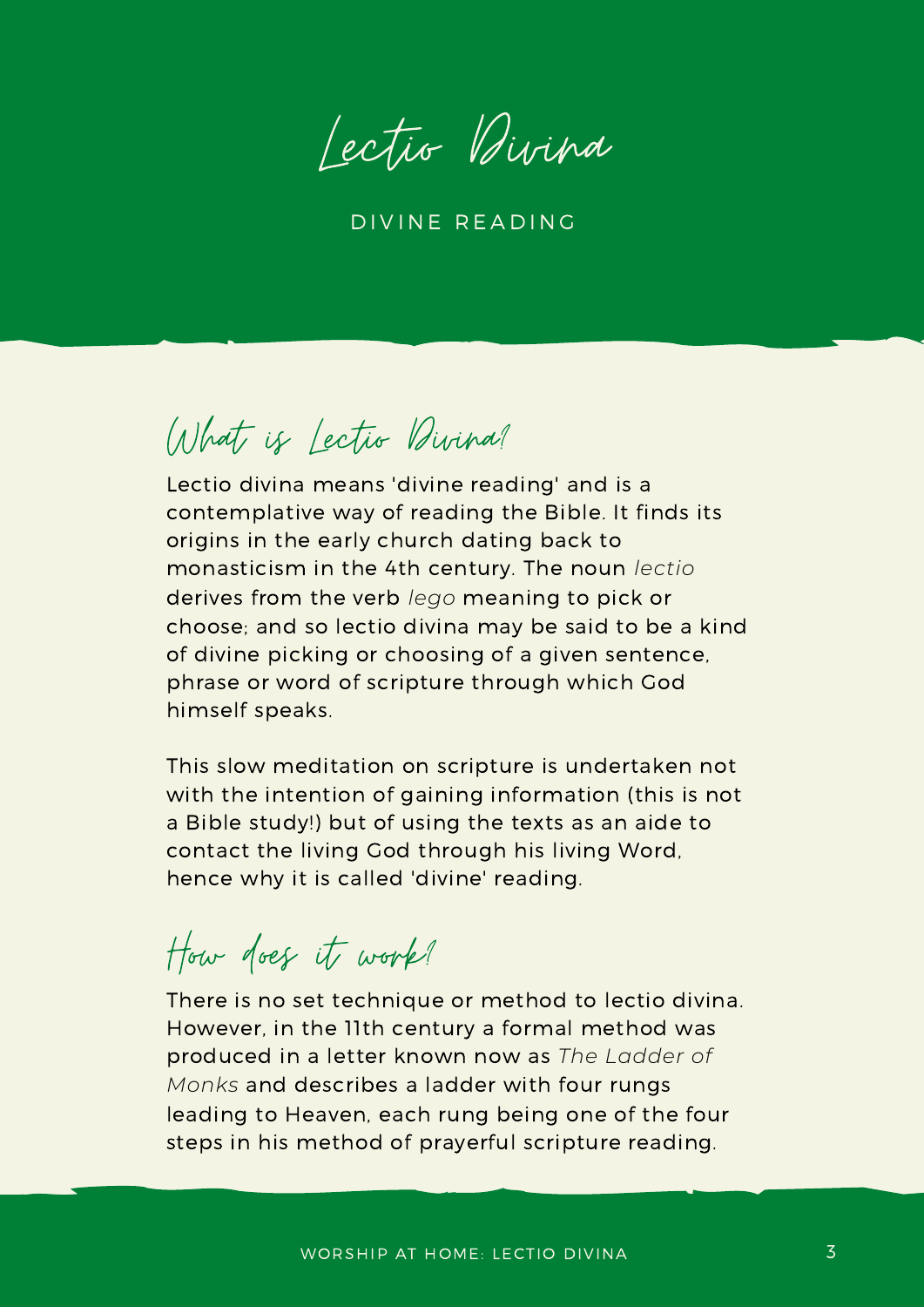These steps are *Lectio*, *Meditatio*, *Oratio*, and *Contemplatio* or in English: Reading, Meditation, Prayer, and Contemplation. What follows are brief instructions on how to put this method into practice.

- **Choose a passage** this could be a favourite 1. passage of yours however it is best not to do this too often in case we get into the situation where we inadvertently start to choose what we want God to be saying to us. If you are having difficulty choosing a passage then try the daily readings as offered by the church which are not too difficult to find on the internet. If you are having difficulty see some suggested passages below.
- **Pray** Once you have your passage, pray. Ask God 2. to speak to you through the passage you have chosen.
- 3. Read Read the passage slowly. Remember, this is not a task to be completed but an act of worship, a time to delve into the depths of your passage and lift your heart to God. As you read the passage listen for a word or phrase that attracts you and then sit in silence repeating the word or phrase in your head.
- **Meditate** Read the passage again, slowly. As you 4. pause on the words or phrases that strike you, ponder on what they mean and how they connect to your life. Try to articulate what the words or phrases say to you in a single sentence.
- 5. Pray Read the passage again. Consider how God has spoken to you in this passage and what your response to him might be. Think about how God might be leading you to act differently in light of this.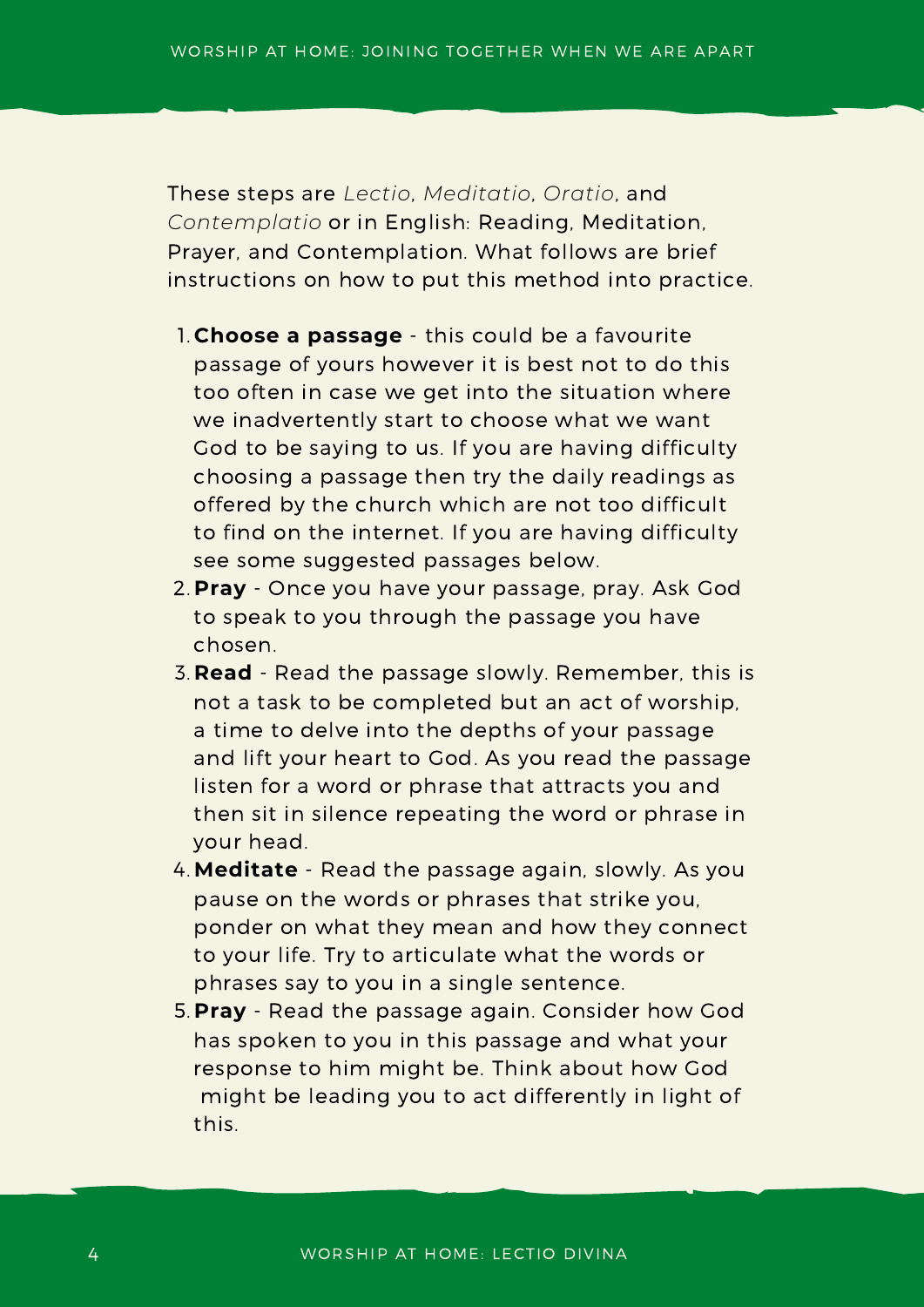**Contemplate** - Now take some time simply to rest 6. and remain in the presence of God. You may want to record some of your thoughts or prayers in a journal so you can come back to them later.

To sum up lectio divina: reading *seeks*, meditation *finds*, prayer *asks*, and contemplation *tastes*.

Through this practice I hope you find a meeting place for a personal encounter with the Living God.

Suggested passages

Below are some suggested passages to start you off.

Genesis 2.4-9 Isaiah 55.6-9 Matthew 7.7-11 Matthew 9.9-13 Matthew 11.25-30 Matthew 15.32-39 Mark 4.35-41

Luke 8.4-8 Luke 15.1-7 Luke 18.35-43 Luke 23.39-43 John 15.1-11 John 21.15-17 1 John 4.7-16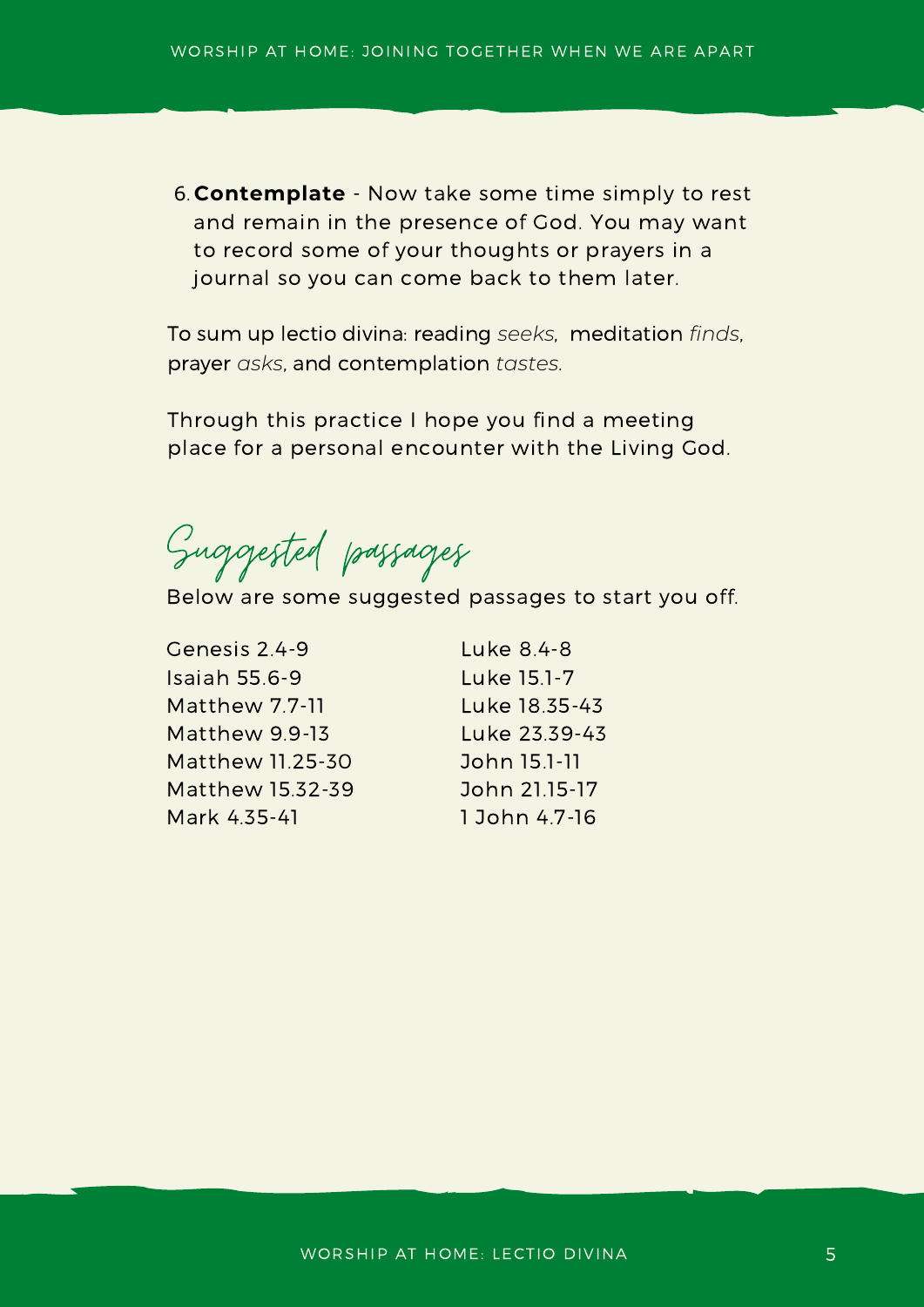The Body Prayer

**JULIAN OF NORWICH** 

Plague and prayer

Although we are living through the COVID-19 (Coronavirus) pandemic there have been many before it and no doubt many will follow it. However, one pandemic stands out among the rest - the Black Plague which took around 200 million lives in four years across the globe.

Julian of Norwich was six years old when the Black Plague was at its height and she managed to live through it to develop a way of connecting with God through a series of yoga-like poses called *The Body Prayer*.

Body and Spirit

There has always been a profound connection between the body and the spirit. We worship God not just with our spirit but also with our bodies: we stand to sing, kneel to pray, sit to listen to scripture and sermons, some even genuflect before the altar. All are examples of using our bodies in prayer.

This connection between body and spirit is made most clearly in the resurrection of Jesus Christ and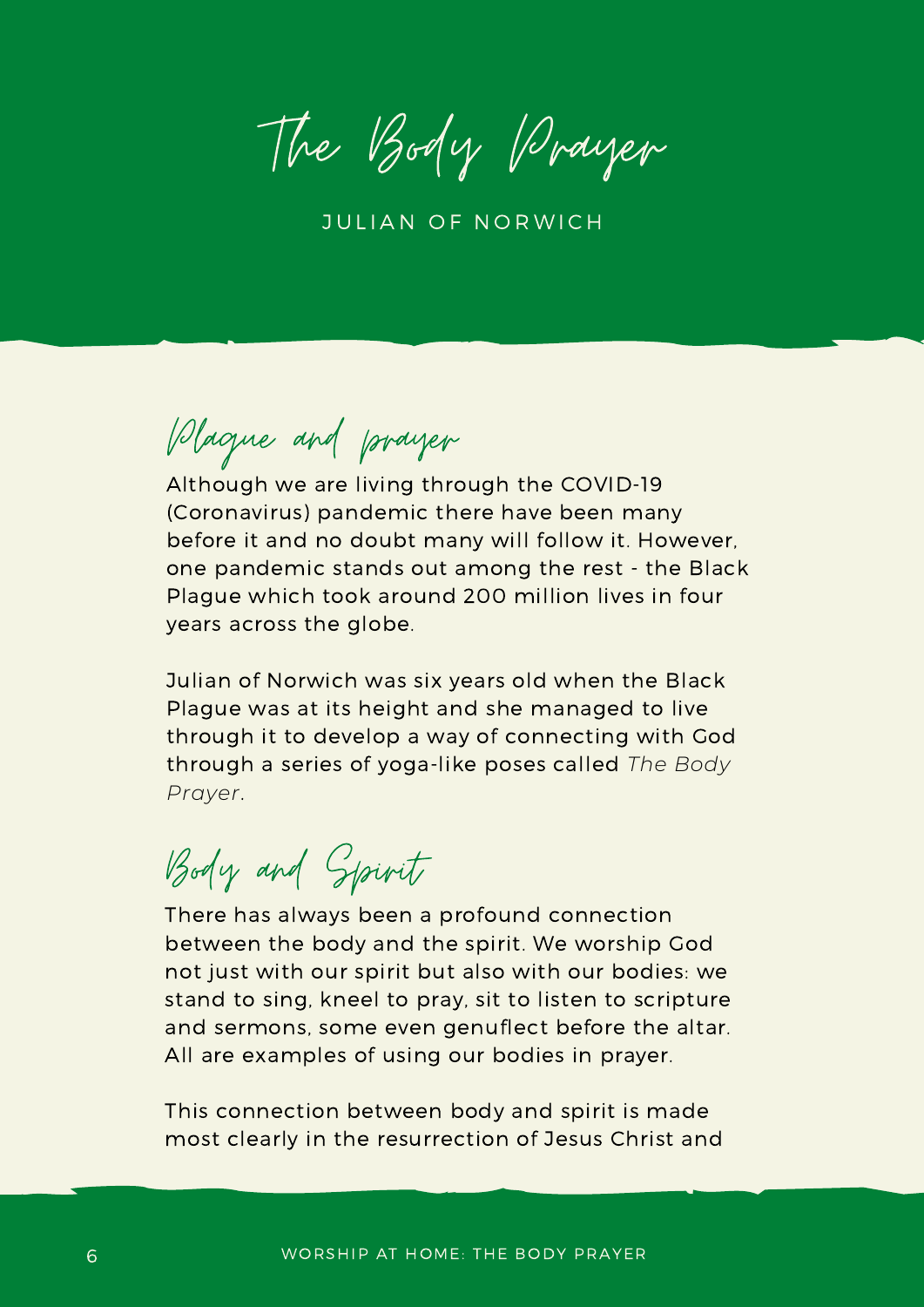the promise of the same bodily resurrection to eternal for all who believe in him. And so it is entirely appropriate for us to pray not just in our heads, or through our mouths but with our entire bodies too.

The Body Prayer

Julian of Norwich created this body prayer as a simple and beautiful way to pray without words.

The body prayer consists of four poses: await, allow, accept, attend.

**Await** - a posture of receiving, held with cupped hands extended at the waist to receive the presence of God. Await God's presence however you may experience it.

**Allow** - a posture of opening, reaching up with the hands open to the coming of God's presence.

**Accept** - a posture of standing with hands cupped at the heart taking in whatever comes.

**Attend** - a posture with hands extended and palms open in willingness to act on what has been given.

Move through each of these postures slowly and listen for God as you focus on each of the intentions. You might like to do this in silence or you might prefer gentle music or to speak your thoughts to God.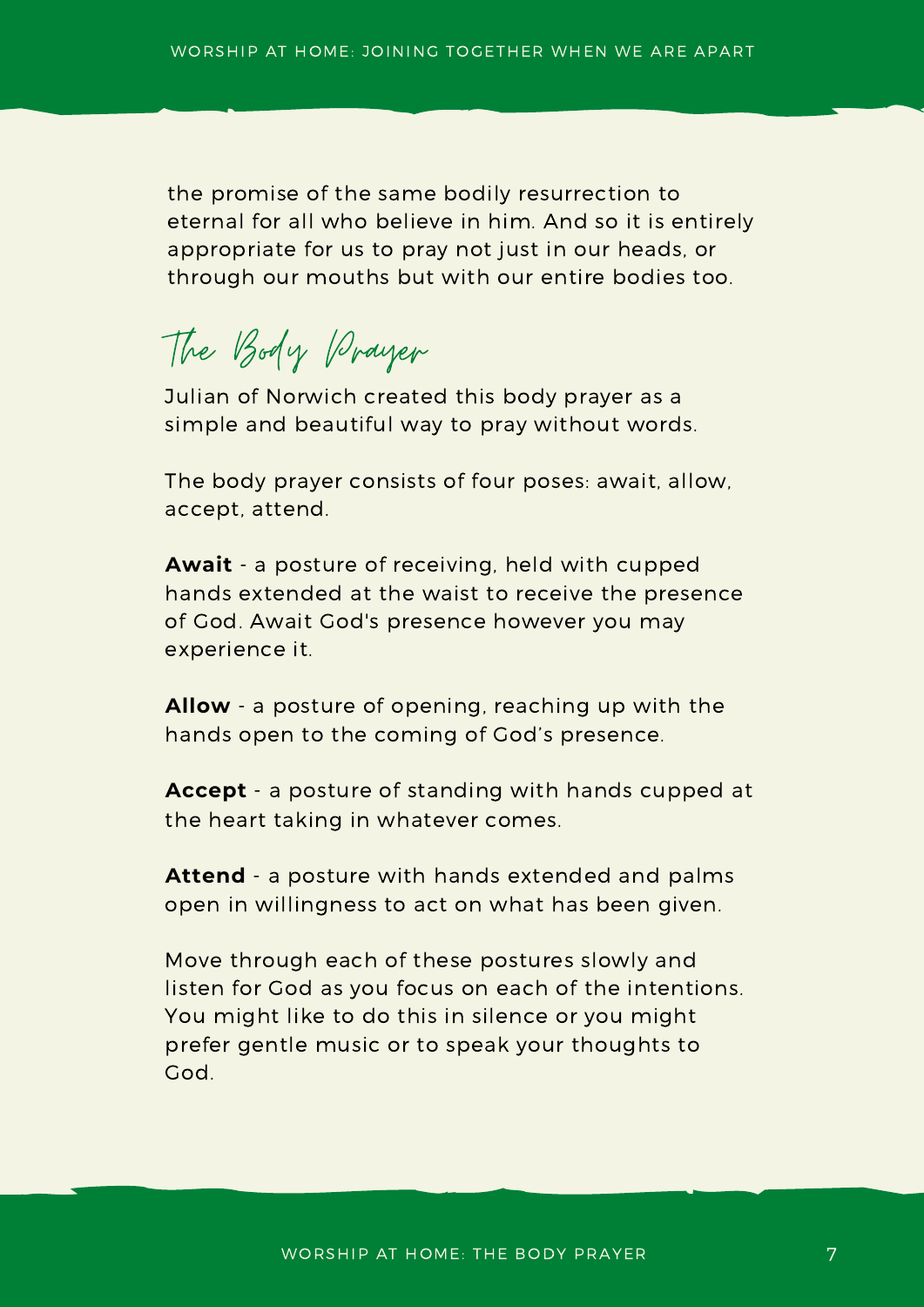An Alternative Body Prayer

Another example of a body prayer is given by Paul Dumbrille who uses the following hand positions to guide a time of prayer.

**Clenched fists**- we bring to mind any anger, frustrations, and disappointments in life.

**Praying hands**- we open up and connect to God bringing those things before him.

**Open hands**- we let go and listen to what God has to say.

**Join hands**- we join our spirits with others in carrying out what God wishes for us.

Again, move through each of these postures slowly and listen for God as you focus on each of the intentions.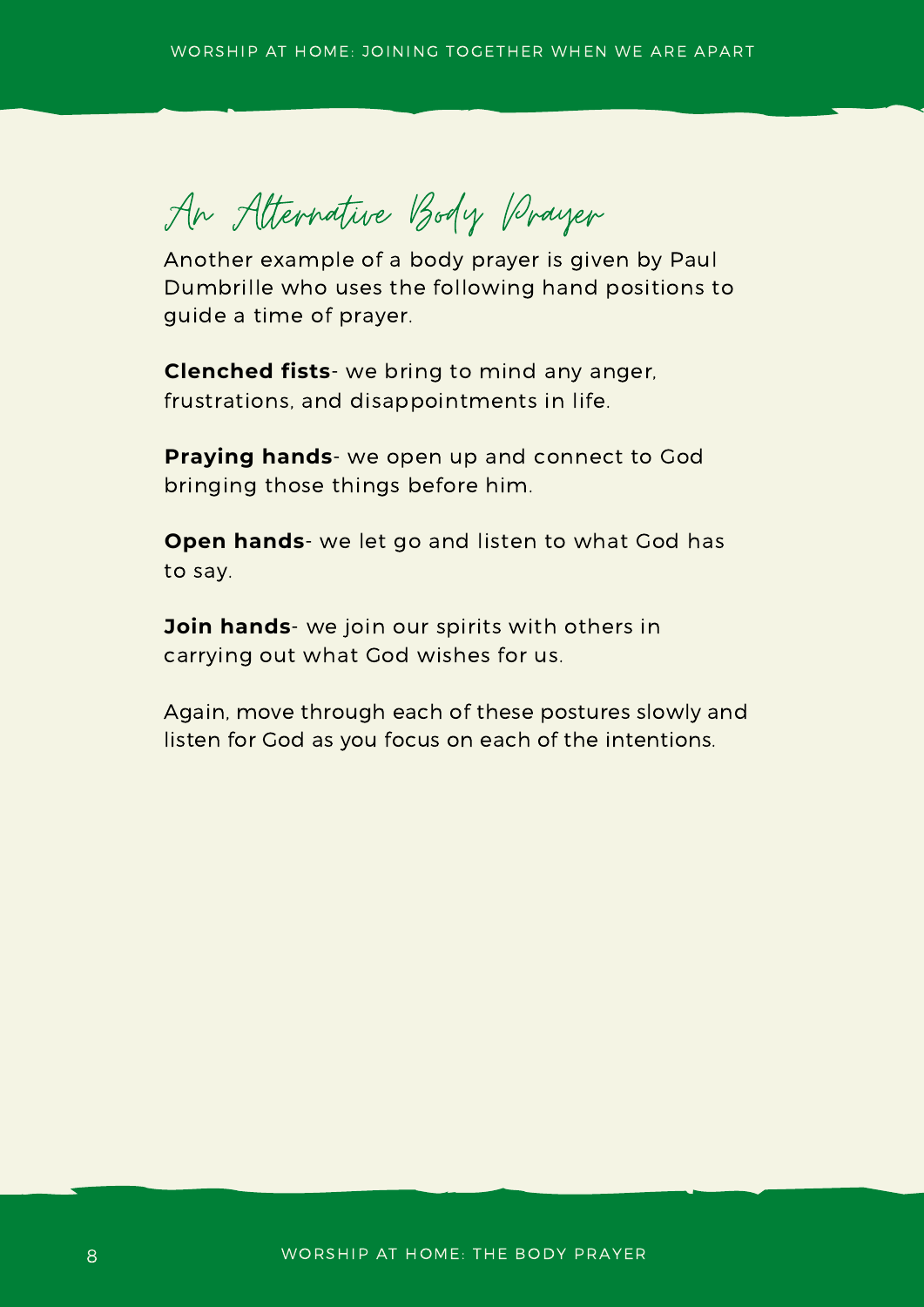The Labyrinth

MOVING TOWARDS GOD

Labyrinths

Labyrinths were first used in the time of the Ancient Greeks as simple designs on pottery and coins based around the myth of Perseus and the Minotaur - a beast who inhabited a winding cavern with only one way in and out.

During the 13th century several European cathedrals inlaid labyrinths into their floors - perhaps as an alternative for those who could not make a pilgrimage for one reason or another. Although they fell out of popularity they have recently had a resurgence as an alternative way to pray.

The practice of finger labyrinths

Although it may be difficult to find an actual labyrinth to walk round and pray then you can always take your finger for a walk around a labyrinth instead. A finger labyrinth is a small labyrinth, usually printed on paper, on which you trace the paths with your finger (you can find one in this booklet). Tracing the pattern with your finger can produce similar experiences to that of walking a labyrinth.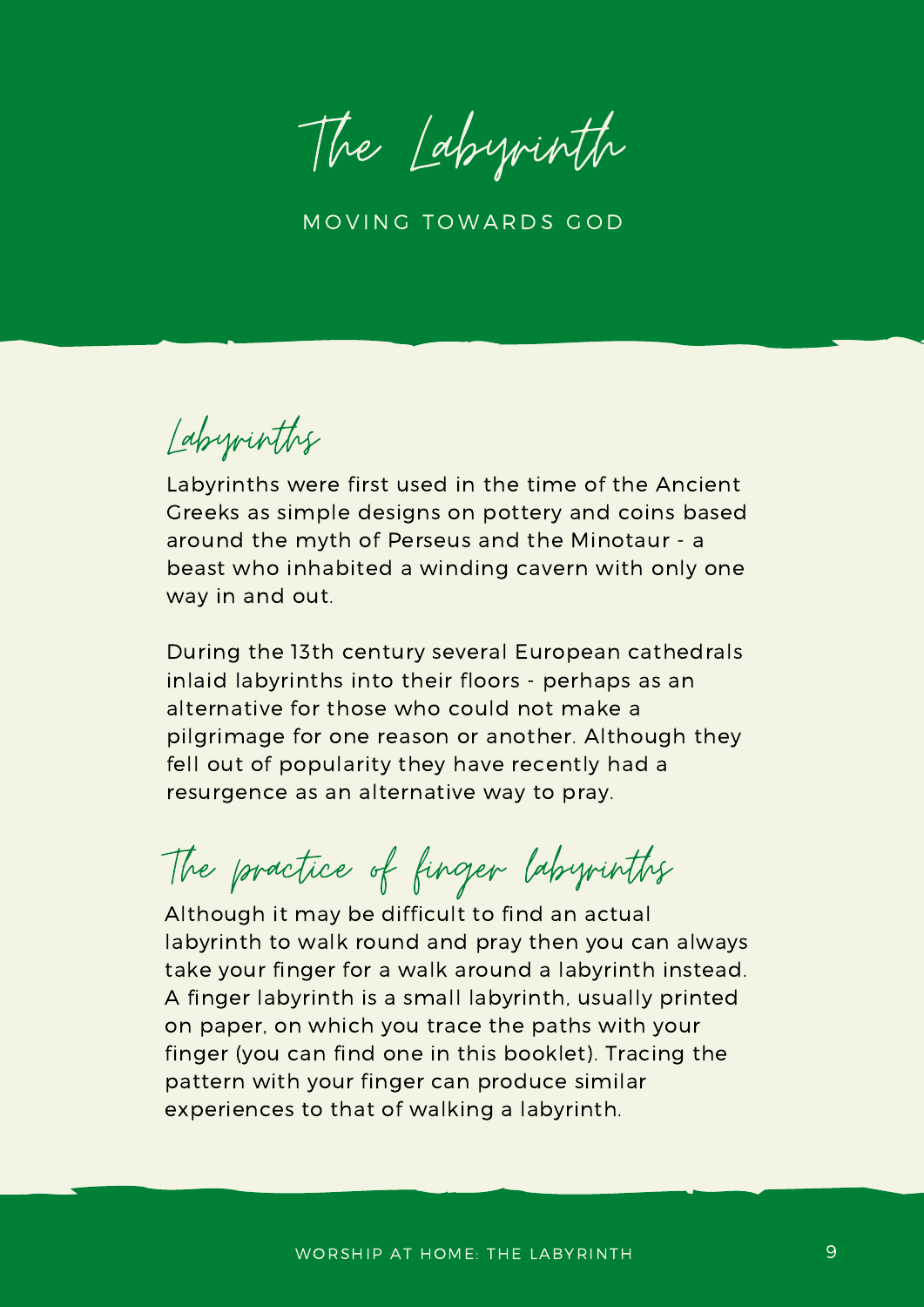Before beginning to journey along the path of the finger labyrinth find somewhere quiet to sit, centre yourself and focus on the present moment. Close your eyes and listen to your breathing. When you are ready to begin open your eyes and start to trace your finger slowly along the path.

As you trace your finger toward the centre allow all your thoughts, anxieties, and worries to leave you with each turn. Lay them before God. As you continue this journey, bring before God the reason you have come before him - ponder it and bring it before God.

When you reach the centre of the labyrinth, pause, pray, and listen for what God may be revealing to you in that moment. Seek God during this time.

As you start your journey out of the labyrinth take time to integrate whatever you have experienced into your life. How can you put what God has revealed to you into practice? What new things is God calling you to?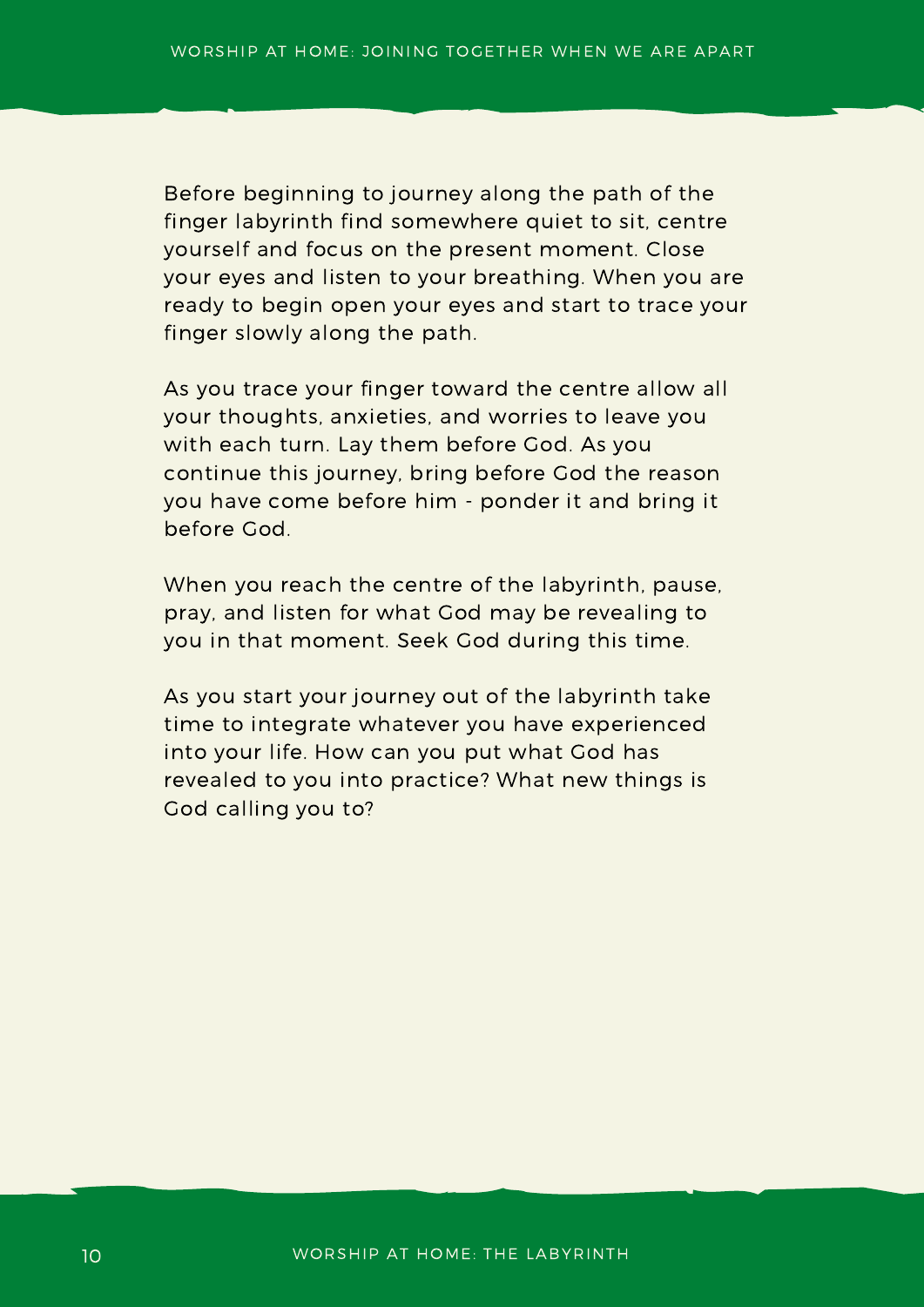#### WORSHIP AT HOME: JOINING TOGETHER WHEN WE ARE APART



WORSHIP AT HOME: THE LABYRINTH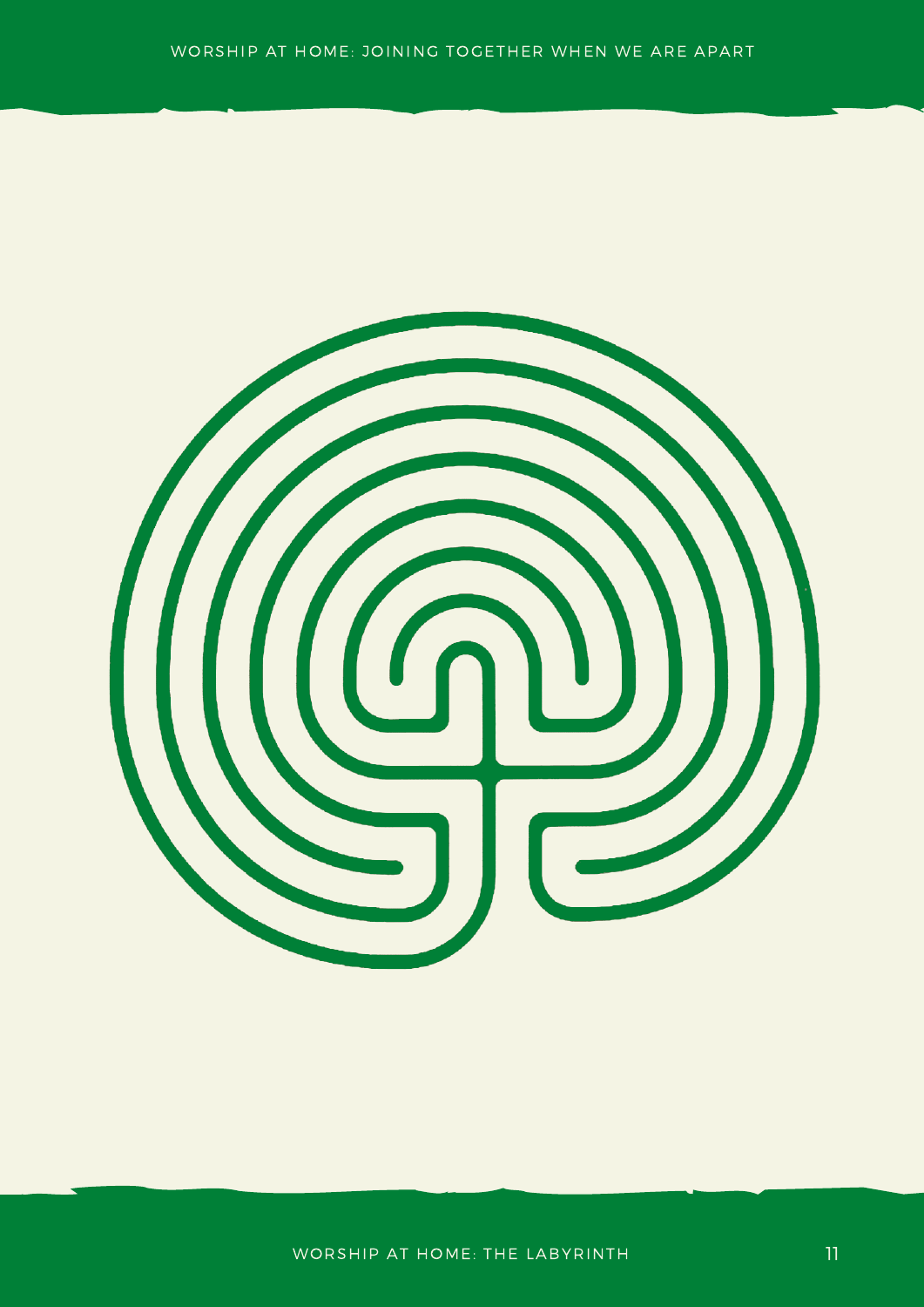Prayer Walk

FINDING GOD IN YOUR GARDEN based on Whitchester Christian Centre's Woodland Prayer Walk

Encountering God in creation

God created the whole world and the whole world reflects his glory and so it is hardly a surprise that we can encounter God through his creation. This can be done easily within your own garden.

Ways to use a garden prayer walk

Before you commence your prayer walk find somewhere to sit or stand, close your eyes and spend some time listening to all that surrounds you. Take a moment to worship God for who he is and what he has made.

When you are ready walk around the perimeter of your garden, talking to God as you do. As you walk around your garden stop to look at objects, plants and animals that you come across. What do they tell you about God's character? What do they make you think of? How do they make you feel? Allow what you see and your reflections on what you see to guide your prayers.

On the next page you will find some reflections on things you might find in your garden.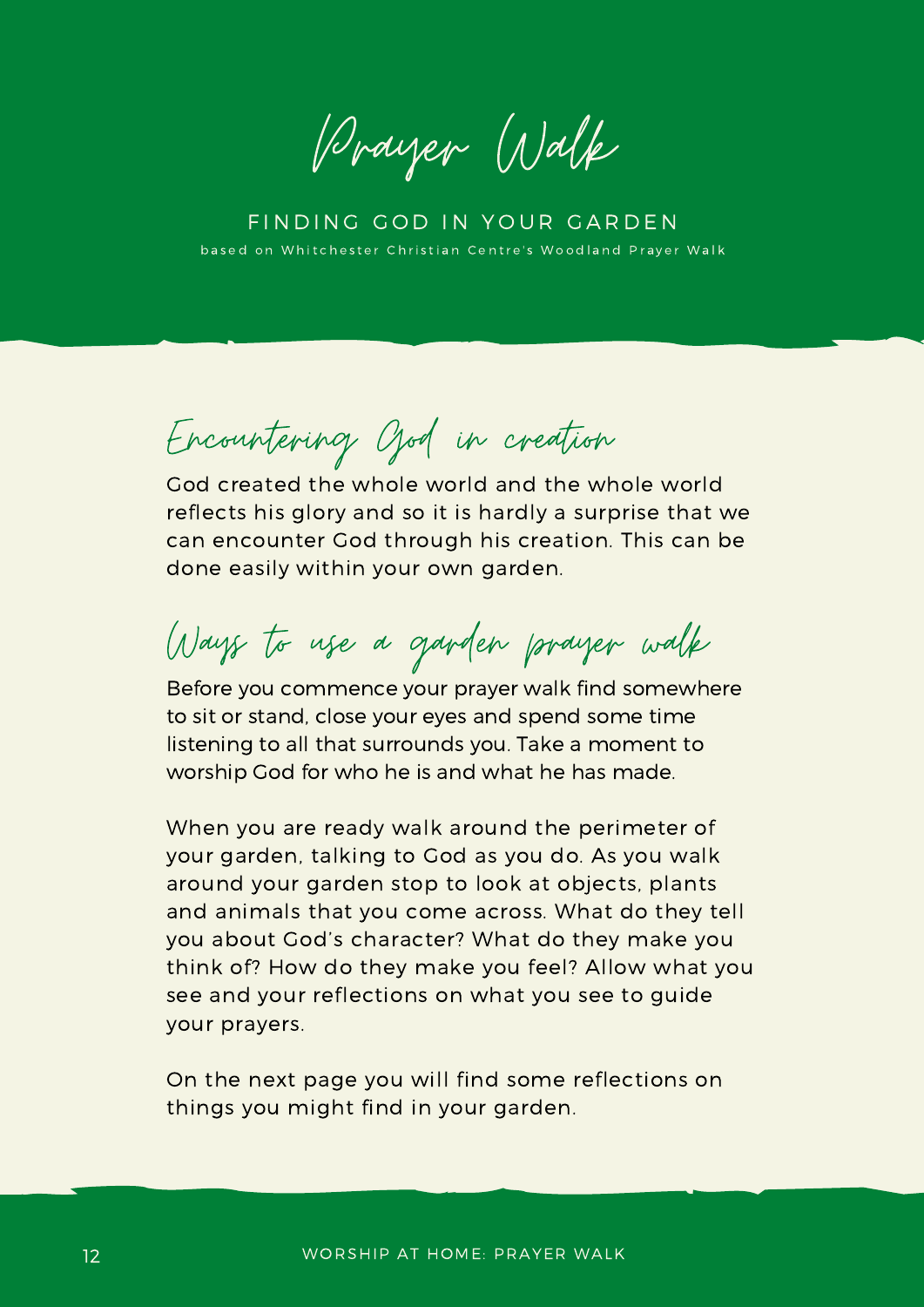Reflections around the garden

**A flower**: See how delicate the petals are (Matthew 6:28-33) God takes great care over all his creation. You are incredibly valuable to him. Think about all that means. If you find it hard to believe that you are valuable, consider asking God to show you how valuable you are.

**A stinging nettle**: Work was intended to be a blessing to us. However, when Adam and Eve sinned (Genesis 2:15-17, 3:17-19) part of the judgement on them, and through them us, was that obstacles were put in the way of their/our work. This caused work to be harder and meant that not all of the results of our labours are good and useful. In Jesus this curse is broken but it is not yet removed so that we still struggle with it. Spend some time to bring your work before God. Are there any struggles that he wants to overcome with you? Does it feel futile and fruitless? Is it a blessing to you that you want to thank God for? Are there any "nettles, thorns or thistles" that he would like to deal with or that you want him to help you with?

**Some deadwood**: How long has the piece of dead wood been there? Is there anything living in it or growing on it? Would any of those things be growing or living in a living tree? As you look at the deadwood reflect on the following scriptures: John 12:23-26, Romans 6:5-11. What does it mean to be dead to sin and alive to God? In what ways does this produce fruit?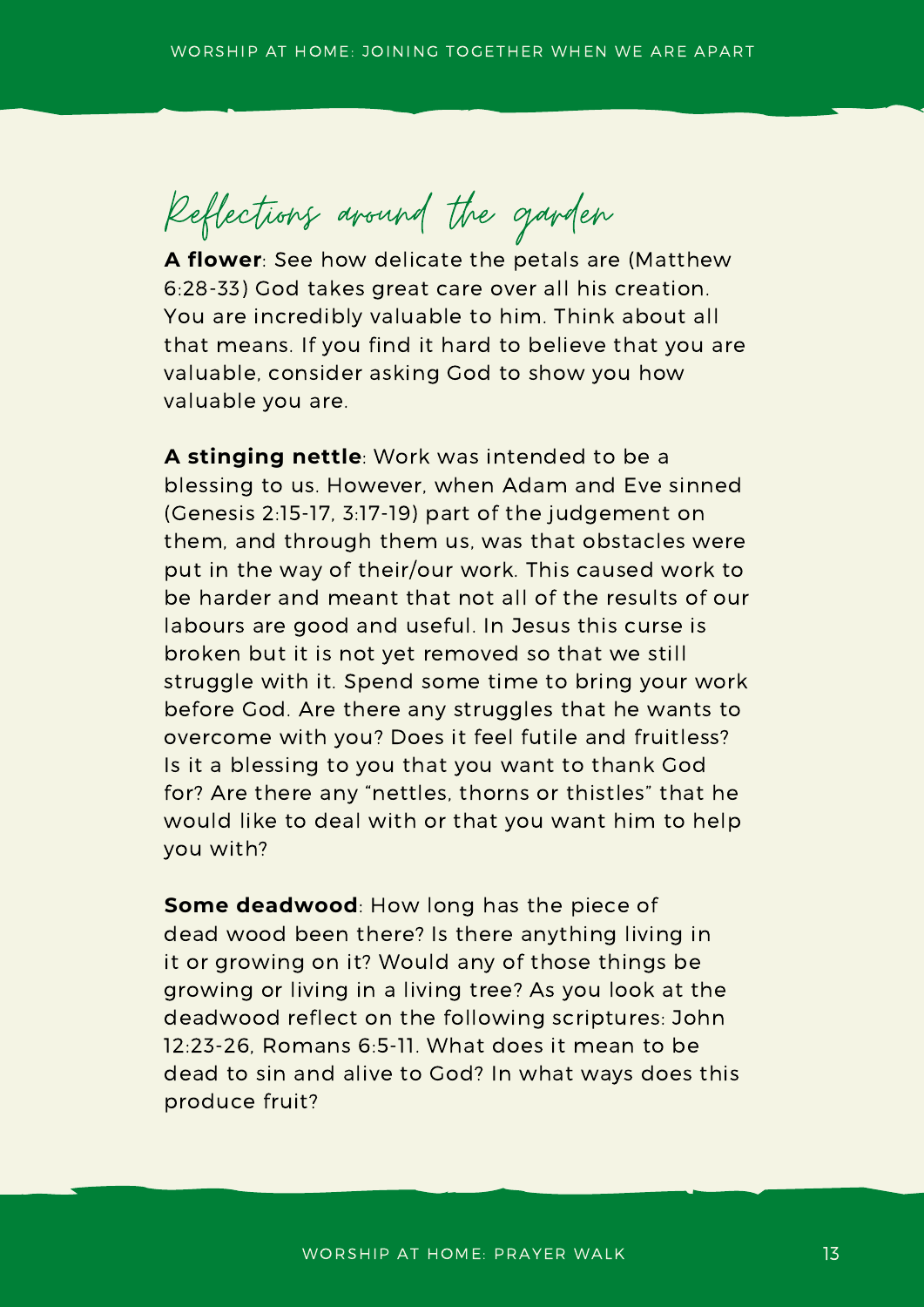Reflections around the garden cont.

**A rock/stone**: God is described as a rock in at least 19 Psalms. The idea being that he provides safety and security, refuge and salvation from enemies. In Matthew (7:24-27) Jesus says that anyone who listens to his words and puts them into practice is like a wise man who builds his house upon a rock. Do you feel safe with God? Do you or does anyone you know need to know God as refuge or a firm place to stand? If so ask God to help you/them know that or ask him to be that. Consider also praying for the persecuted church around the world.

**A bird**: Birds appear in several places in scripture as a reminder or demonstration of God's provision (see Matthew 10:29-31, Isaiah 40:28-31 and 1 Kings 17:5- 6). Remember and give thanks for ways that God has provided for you.

**A tree**: The kingdom of God is described by Jesus as like a mustard seed that starts out very small but grows into a tree, the largest of garden plants, and birds came and perch in its branches (Matt 13:31- 32). Think and pray about ways in which coming into God's kingdom provides shelter. Where is the kingdom of God growing in your own life or around you? Where would God like to grow it more? If you don't know ask God to show you.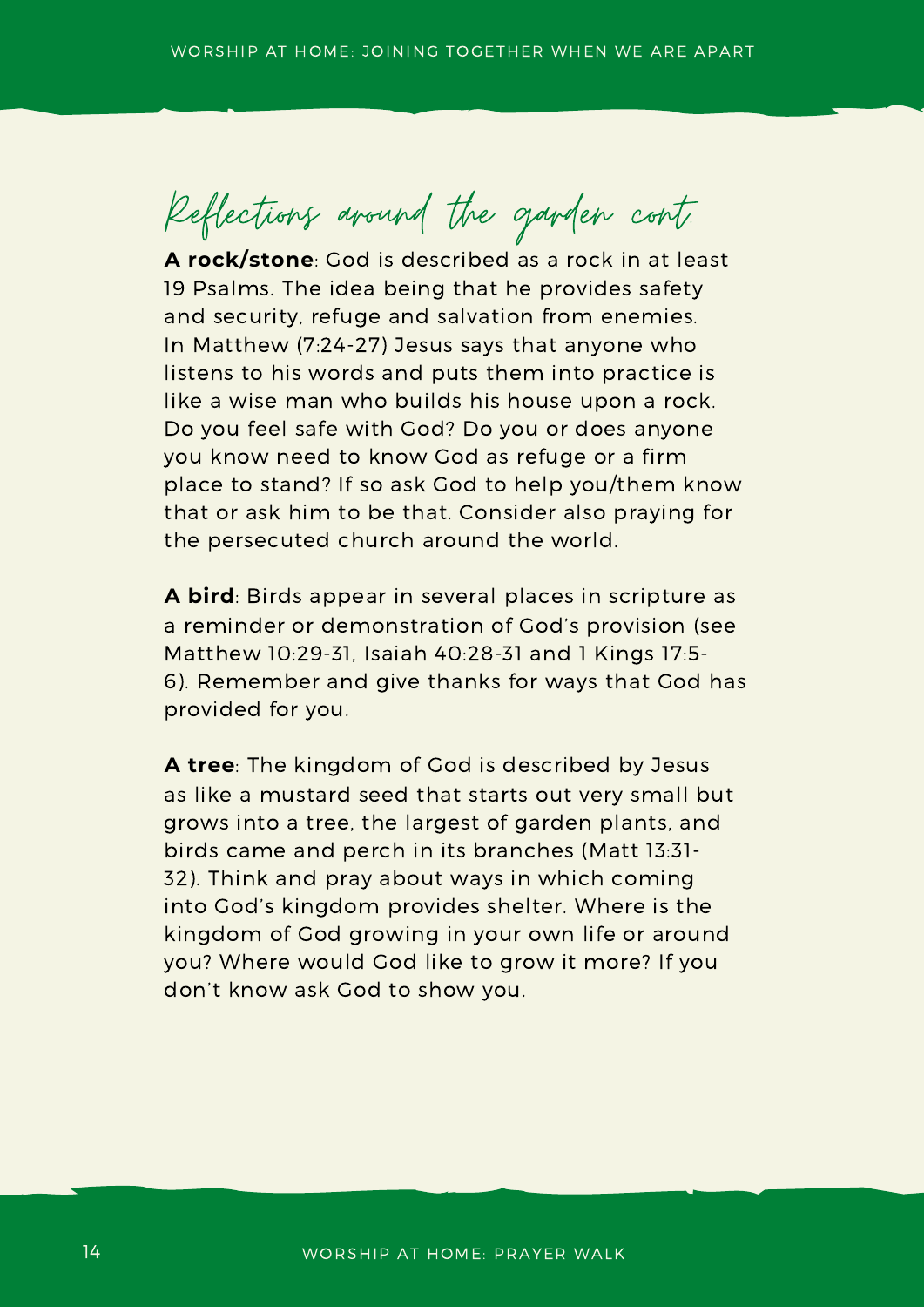Finishing your walk

Sit on a bench or chair in your garden. Look out upon all that God has created and say the following prayer:

> Lord God, thank you for the care and attention you give all that you have made. Thank you for your love for me. Help me to know your presence as I go about my daily life. Cause my love for you to grow and help me live a life of love that pleases you each day. Please give me wisdom to know the way that I should go so that I will remain in you all the days of my life, Amen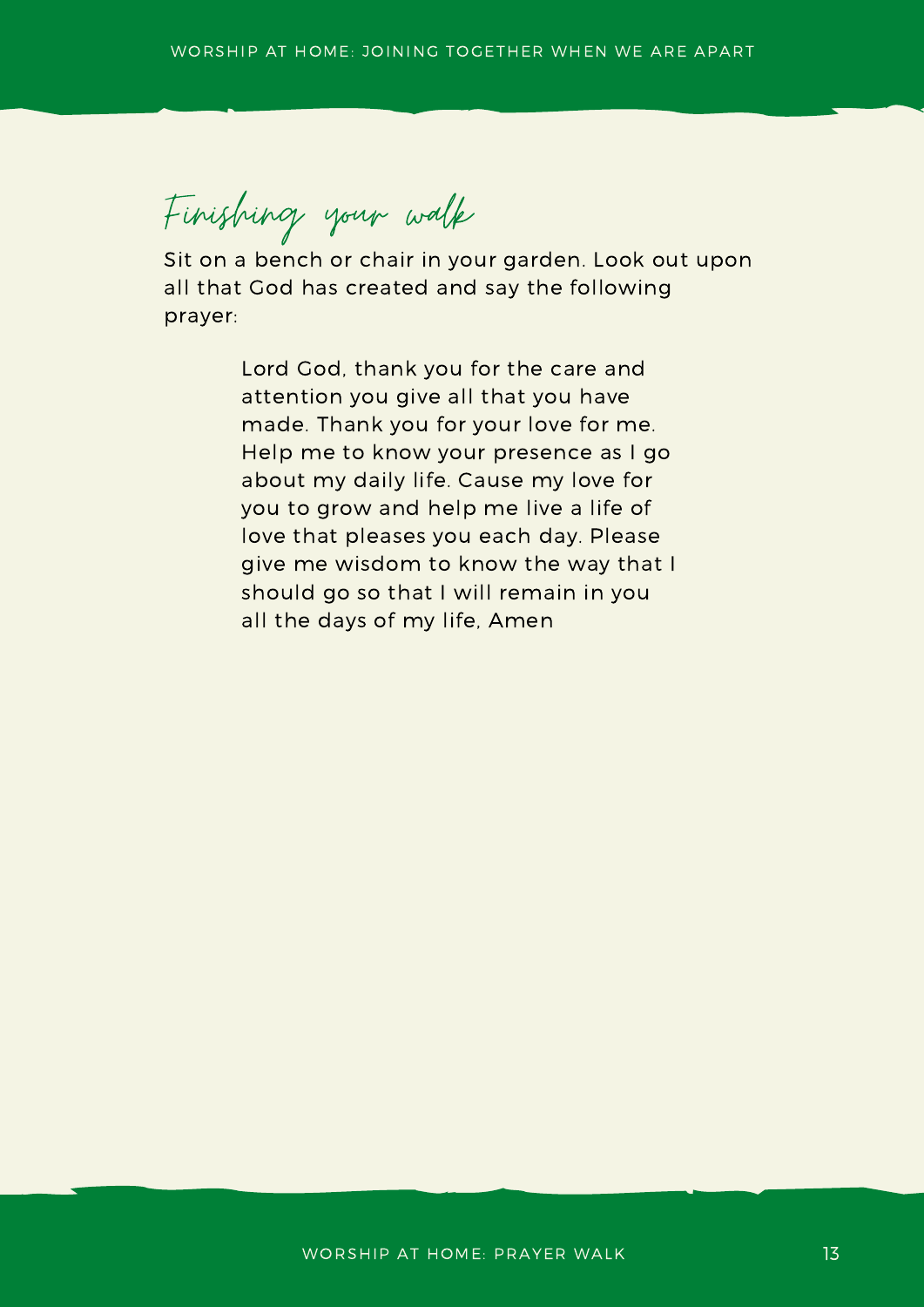The Ignatian Examen

SEEING GOD IN THE EVERYDAY taken from Ignatianspirituality.com 'How can I Pray?

How can I pray?

A great way to pray is to look for God's presence in your life. More than 400 years ago St. Ignatius Loyola encouraged prayer-filled mindfulness by proposing what has been called the Daily Examen. The Examen is a technique of prayerful reflection on the events of the day in order to detect God's presence and to discern his direction for us.

## 1. **Become aware of God's presence**.

Look back on the events of the day in the company of the Holy Spirit. The day may seem confusing to you—a blur, a jumble, a muddle. Ask God to bring clarity and understanding.

# 2. **Review the day with gratitude**.

Gratitude is the foundation of our relationship with God. Walk through your day in the presence of God and note its joys and delights. Focus on the day's gifts. Look at the work you did, the people you interacted with. What did you receive from these people? What did you give them? Pay attention to small things—the food you ate, the sights you saw, and other seemingly small pleasures. God is in the details.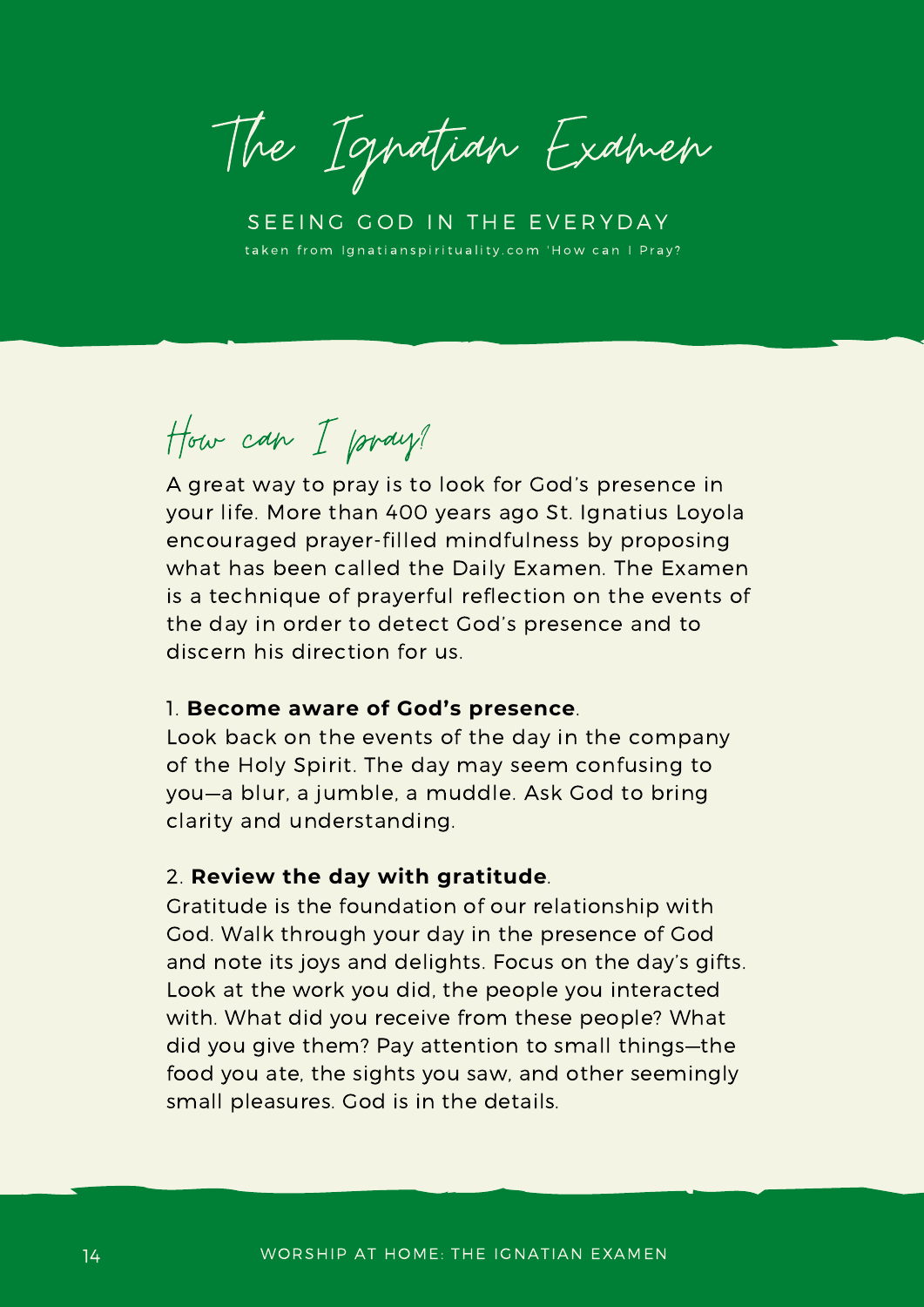#### 3. **Pay attention to your emotions.**

One of St. Ignatius's great insights was that we detect the presence of the Spirit of God in the movements of our emotions. Reflect on the feelings you experienced during the day. Boredom? Elation? Resentment? Compassion? Anger? Confidence? What is God saying through these feelings?God will most likely show you some ways that you fell short. Make note of these sins and faults. But look deeply for other implications. Does a feeling of frustration perhaps mean that God wants you consider a new direction in some area of your work? Are you concerned about a friend? Perhaps you should reach out to her in some way.

## 4. **Choose one feature of the day and pray from it.**

Ask the Holy Spirit to direct you to something during the day that God thinks is particularly important. It may involve a feeling—positive or negative. It may be a significant encounter with another person or a vivid moment of pleasure or peace. Or it may be something that seems rather insignificant. Look at it. Pray about it. Allow the prayer to arise spontaneously from your heart whether intercession, praise, repentance, or gratitude.

# 5. **Look toward tomorrow.**

Ask God to give you light for tomorrow's challenges. Pay attention to the feelings that surface as you survey what's coming up. Are you doubtful? Cheerful? Apprehensive? Full of delighted anticipation? Allow these feelings to turn into prayer. Seek God's guidance. Ask him for help and understanding. Pray for hope.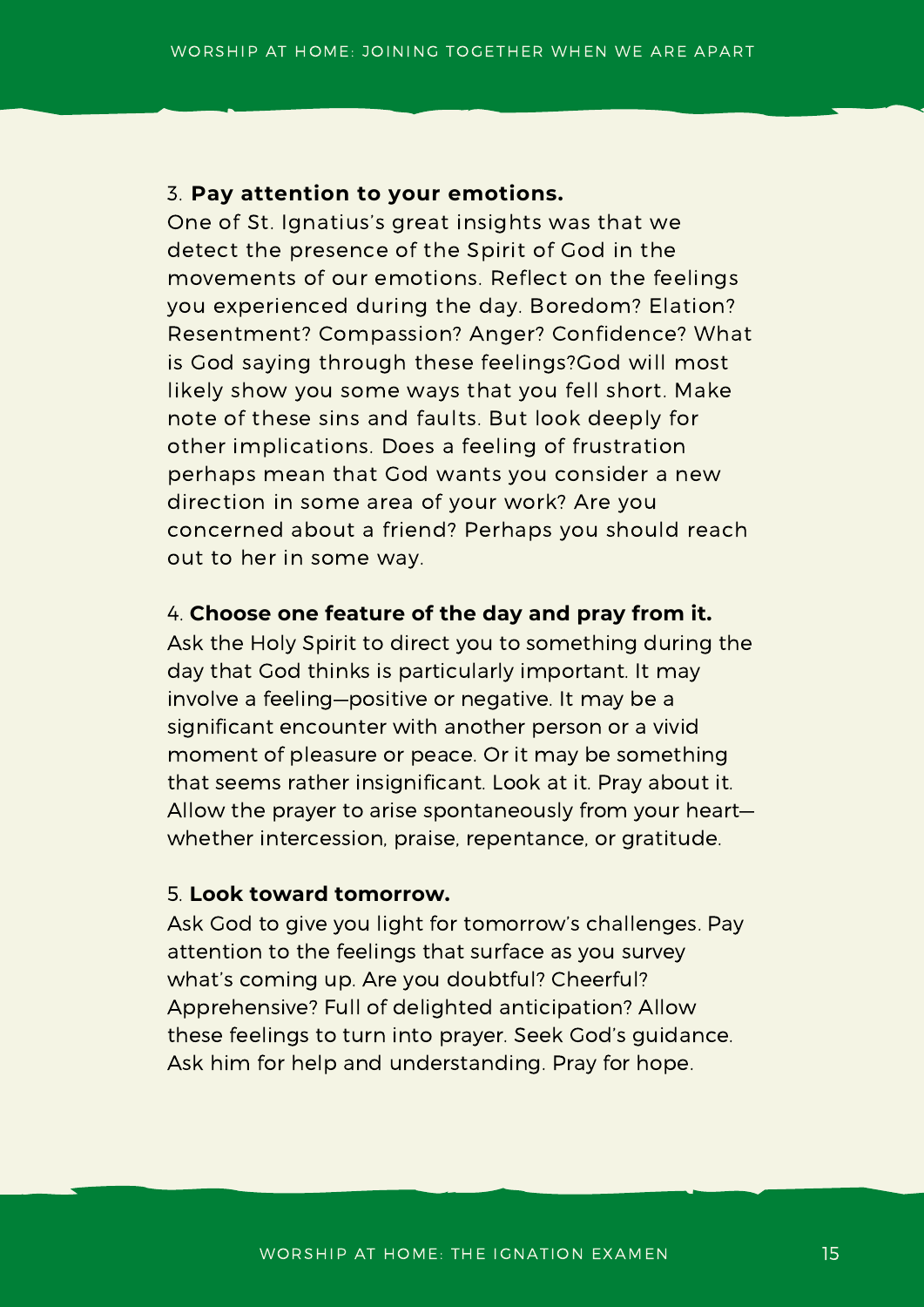Finishing the examen

St. Ignatius encouraged people to talk to Jesus like a friend. End the Daily Examen with a conversation with Jesus. Ask forgiveness for your sins. Ask for his protection and help. Ask for his wisdom about the questions you have and the problems you face. Do all this in the spirit of gratitude. Your life is a gift, and it is adorned with gifts from God. End the Daily Examen with the Our Father.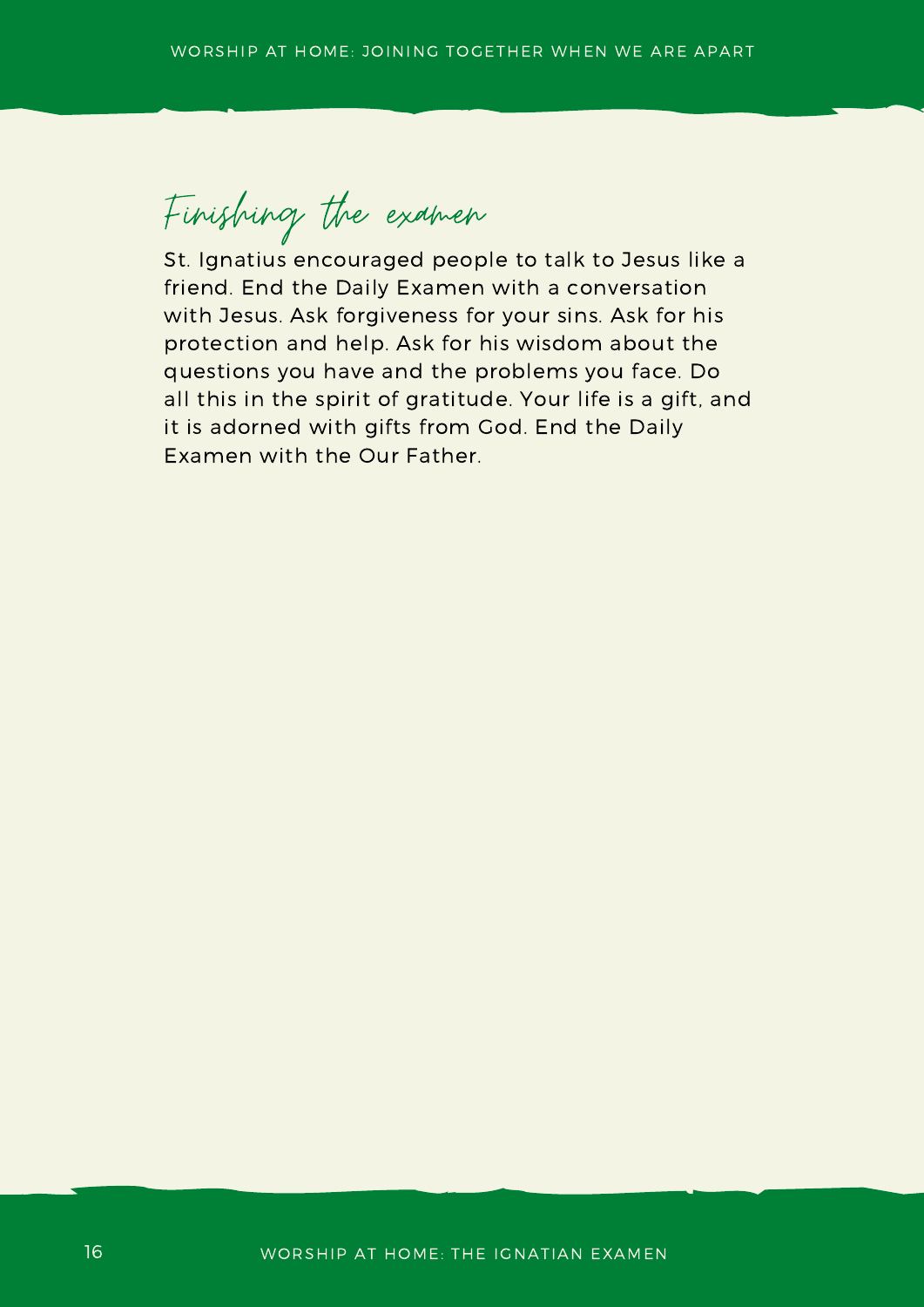Praying for others

BEING CHURCH IN ISOLATION

Isolation and prayer

Although the danger of COVID-19 is very real, so too is the danger of isolation. Loneliness has been linked to premature death and so it is of vital importance that we continue to pray for everyone we know who is isolated.

You might like to consider:

- Using a photograph of them as a means to focus your prayers.
- Light a candle for them.
- Write their names down on pieces of paper and stick them in prominent places around your house such as your fridge or bathroom mirror.
- Find some pebbles in the garden, wash and dry them and then write their names on them. Put one in your pocket and pray for them each time you feel that stone. Or, if you have a lot of pebbles, put them in a jar and pick a few out each meal time and pray for them before you eat.

As well as praying for them, let them know you care. Call them on the telephone, send them an email, letter, or text or even video call them if you can. You can be someones answer to prayer.